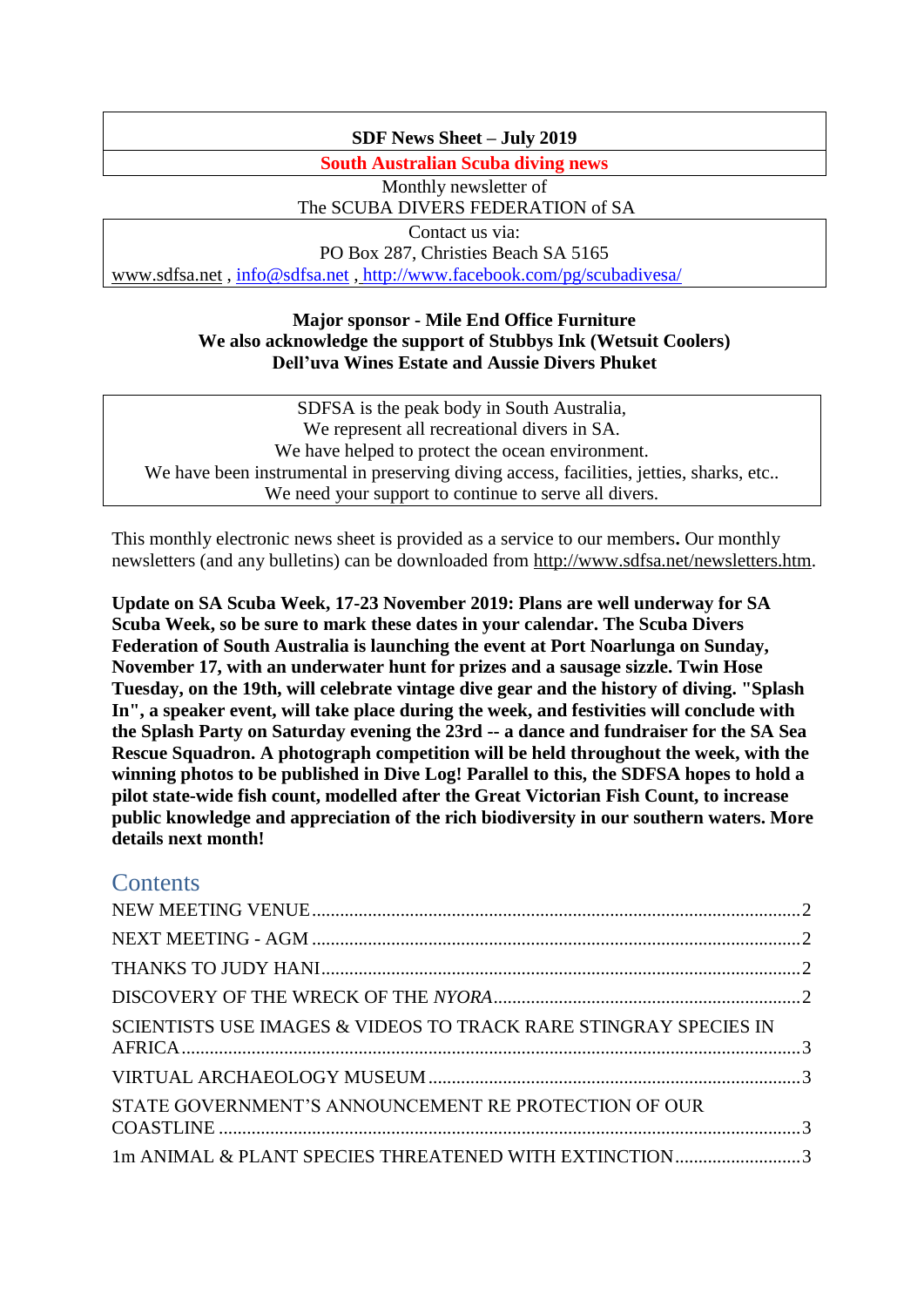| HOW TO FARM CORAL AND SWIM WITH SHARKS AND RAYS4              |  |
|---------------------------------------------------------------|--|
|                                                               |  |
|                                                               |  |
|                                                               |  |
|                                                               |  |
|                                                               |  |
|                                                               |  |
| 2019 WORLD WHALE CONFERENCE AND WHALE HERITAGE SITES SUMMIT 4 |  |
|                                                               |  |
|                                                               |  |

# <span id="page-1-0"></span>**NEW MEETING VENUE**

Our future meetings will be held at the Arab Steed Hotel, 241 Hutt St, Adelaide. Keep an eye on our Facebook page for the dates that our meetings will be held. Dinner will be held at 6pm before the 7pm meeting upstairs. Contact the hotel on 8223 1015 or at [www.arabsteedhotel.com.au](http://www.arabsteedhotel.com.au/) .

### <span id="page-1-1"></span>**NEXT MEETING - AGM**

Our Annual General Meeting is being held at 7pm on Tuesday 16th July at the Arab Steed Hotel, 241 Hutt St, Adelaide. Dinner will be held at 6pm before the 7pm meeting upstairs. A new committee will be elected at the AGM. A new constitution has been drafted for consideration at the meeting.

# <span id="page-1-2"></span>**THANKS TO JUDY HANI**

Our thanks go to Judy Hani as she is stepping down as a long-serving Committee Member & former Vice President. Judy has served on the SDF committee for 21 years. She is moving overseas to live next year, and she will also be travelling more. "Thank you for all the wonderful years I've spent on the SDF, it's been a very fulfilling experience, especially representing SDF on the various committees, and the promotion of the SDF. I hope that all members now continue to move forward and advocate on behalf of the recreational scuba diving fraternity," says Judy.

# <span id="page-1-3"></span>**DISCOVERY OF THE WRECK OF THE** *NYORA*

The steam tug *Nyora*, sunk about 50kms off of Cape Jaffa in 1917 whilst towing the schooner *Astoria*. The *Nyora* was a single screw steamship built in 1909 by J.P. Rennoldson & Sons in South Shields. Whilst owned by Huddart Parker & Co Pty. Ltd, she foundered west of Kingston, SA after passing Kangaroo Island on a voyage to the eastern states with the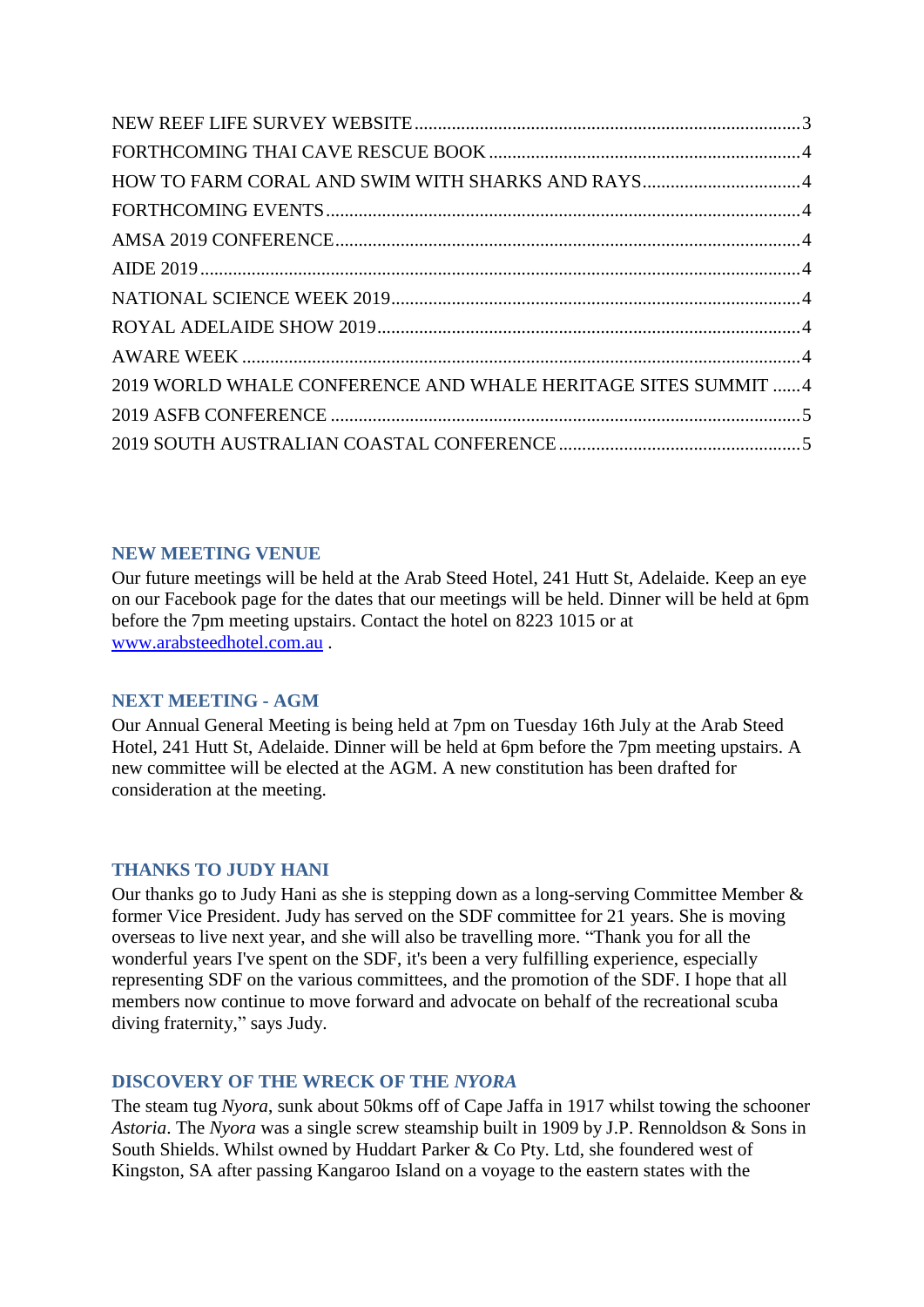auxiliary schooner *Astoria* in tow. The location for the wreck of the Nyora remained unknown until recently when Steve Saville found it. Video footage can be found at <https://www.youtube.com/watch?v=8GqqHpfhmA8&feature=youtu.be> . See [https://www.adelaidenow.com.au/business/sa-business-journal/tale-of-tragedy-and-survival](https://www.adelaidenow.com.au/business/sa-business-journal/tale-of-tragedy-and-survival-emerges-from-discovery-of-nyora-tugboat-shipwreck-in-south-australias-south-east/news-story/3f92308ad308266034afc999d6006ba9?fbclid=IwAR3zJHX1EFk4V66GhZlGDhxyUuGa5b2G1FtQkOYuoLZod8OAhlNYqcnux-Q)[emerges-from-discovery-of-nyora-tugboat-shipwreck-in-south-australias-south-east/news](https://www.adelaidenow.com.au/business/sa-business-journal/tale-of-tragedy-and-survival-emerges-from-discovery-of-nyora-tugboat-shipwreck-in-south-australias-south-east/news-story/3f92308ad308266034afc999d6006ba9?fbclid=IwAR3zJHX1EFk4V66GhZlGDhxyUuGa5b2G1FtQkOYuoLZod8OAhlNYqcnux-Q)[story/3f92308ad308266034afc999d6006ba9?fbclid=IwAR3zJHX1EFk4V66GhZlGDhxyUuG](https://www.adelaidenow.com.au/business/sa-business-journal/tale-of-tragedy-and-survival-emerges-from-discovery-of-nyora-tugboat-shipwreck-in-south-australias-south-east/news-story/3f92308ad308266034afc999d6006ba9?fbclid=IwAR3zJHX1EFk4V66GhZlGDhxyUuGa5b2G1FtQkOYuoLZod8OAhlNYqcnux-Q) [a5b2G1FtQkOYuoLZod8OAhlNYqcnux-Q](https://www.adelaidenow.com.au/business/sa-business-journal/tale-of-tragedy-and-survival-emerges-from-discovery-of-nyora-tugboat-shipwreck-in-south-australias-south-east/news-story/3f92308ad308266034afc999d6006ba9?fbclid=IwAR3zJHX1EFk4V66GhZlGDhxyUuGa5b2G1FtQkOYuoLZod8OAhlNYqcnux-Q) for further details.

# <span id="page-2-0"></span>**SCIENTISTS USE IMAGES & VIDEOS TO TRACK RARE STINGRAY SPECIES IN AFRICA**

According to the web page found at [http://www.scubaverse.com/first-study-of-worlds-largest](http://www.scubaverse.com/first-study-of-worlds-largest-marine-stingray-reveals-long-distance-migration/?cn-reloaded=1)[marine-stingray-reveals-long-distance-migration/?cn-reloaded=1](http://www.scubaverse.com/first-study-of-worlds-largest-marine-stingray-reveals-long-distance-migration/?cn-reloaded=1) , "Scientists use images and videos submitted by tourists to track rare (stingray) species in Africa. Smalleye stingrays are the largest marine stingrays on record, reaching disc widths of up to 222 cm, and yet almost nothing is known about them. Scientists from the Marine Megafauna Foundation have for the first time photo IDs to study this elusive animal in southern Mozambique, one of the only locations where it is regularly seen in the wild. Their findings were published in the journal PeerJ."

# <span id="page-2-1"></span>**VIRTUAL ARCHAEOLOGY MUSEUM**

According to the Australasian Institute for Maritime Archaeology, "A new Virtual Archaeology Museum by the Bureau of Ocean Energy Management (BOEM) gives everyone the chance to "dive" the Blake Ridge Shipwreck, which is about 130 miles off the North Carolina coast and 7,000 feet underwater." See [https://www.miamiherald.com/news/nation](https://www.miamiherald.com/news/nation-world/national/article230373399.html?fbclid=IwAR33R1svpZyw0yCQsu8MT10tSno8_8XtKgE8TViI-4G4QRybP3jHNhX4UuI)[world/national/article230373399.html?fbclid=IwAR33R1svpZyw0yCQsu8MT10tSno8\\_8XtK](https://www.miamiherald.com/news/nation-world/national/article230373399.html?fbclid=IwAR33R1svpZyw0yCQsu8MT10tSno8_8XtKgE8TViI-4G4QRybP3jHNhX4UuI) [gE8TViI-4G4QRybP3jHNhX4UuI](https://www.miamiherald.com/news/nation-world/national/article230373399.html?fbclid=IwAR33R1svpZyw0yCQsu8MT10tSno8_8XtKgE8TViI-4G4QRybP3jHNhX4UuI)

# <span id="page-2-2"></span>**STATE GOVERNMENT'S ANNOUNCEMENT RE PROTECTION OF OUR COASTLINE**

The State Government's recent announcement re protection of our coastline can be found at [https://coasts.cmail19.com/t/ViewEmail/r/819A249E31DA2FF52540EF23F30FEDED/5969D](https://coasts.cmail19.com/t/ViewEmail/r/819A249E31DA2FF52540EF23F30FEDED/5969D1B9B3EDD5AFC06B463AA70A4F2C) [1B9B3EDD5AFC06B463AA70A4F2C](https://coasts.cmail19.com/t/ViewEmail/r/819A249E31DA2FF52540EF23F30FEDED/5969D1B9B3EDD5AFC06B463AA70A4F2C)

### <span id="page-2-3"></span>**1m ANIMAL & PLANT SPECIES THREATENED WITH EXTINCTION**

A new report from the Intergovernmental Science-Policy Platform on Biodiversity and Ecosystem Services warns that nature is declining at unprecedented rates, and that the rate of species extinction is accelerating. Transformative changes are needed to restore and protect nature. For further details see [https://unenvironment.us14.list](https://unenvironment.us14.list-manage.com/track/click?u=81fa4175b1cfc693bd89ea261&id=fa33689c12&e=7c97e094df)[manage.com/track/click?u=81fa4175b1cfc693bd89ea261&id=fa33689c12&e=7c97e094df](https://unenvironment.us14.list-manage.com/track/click?u=81fa4175b1cfc693bd89ea261&id=fa33689c12&e=7c97e094df)

### <span id="page-2-4"></span>**NEW REEF LIFE SURVEY WEBSITE**

The new & improved Reef Life Survey website can be found at [www.reeflifesurvey.com](http://www.reeflifesurvey.com/) .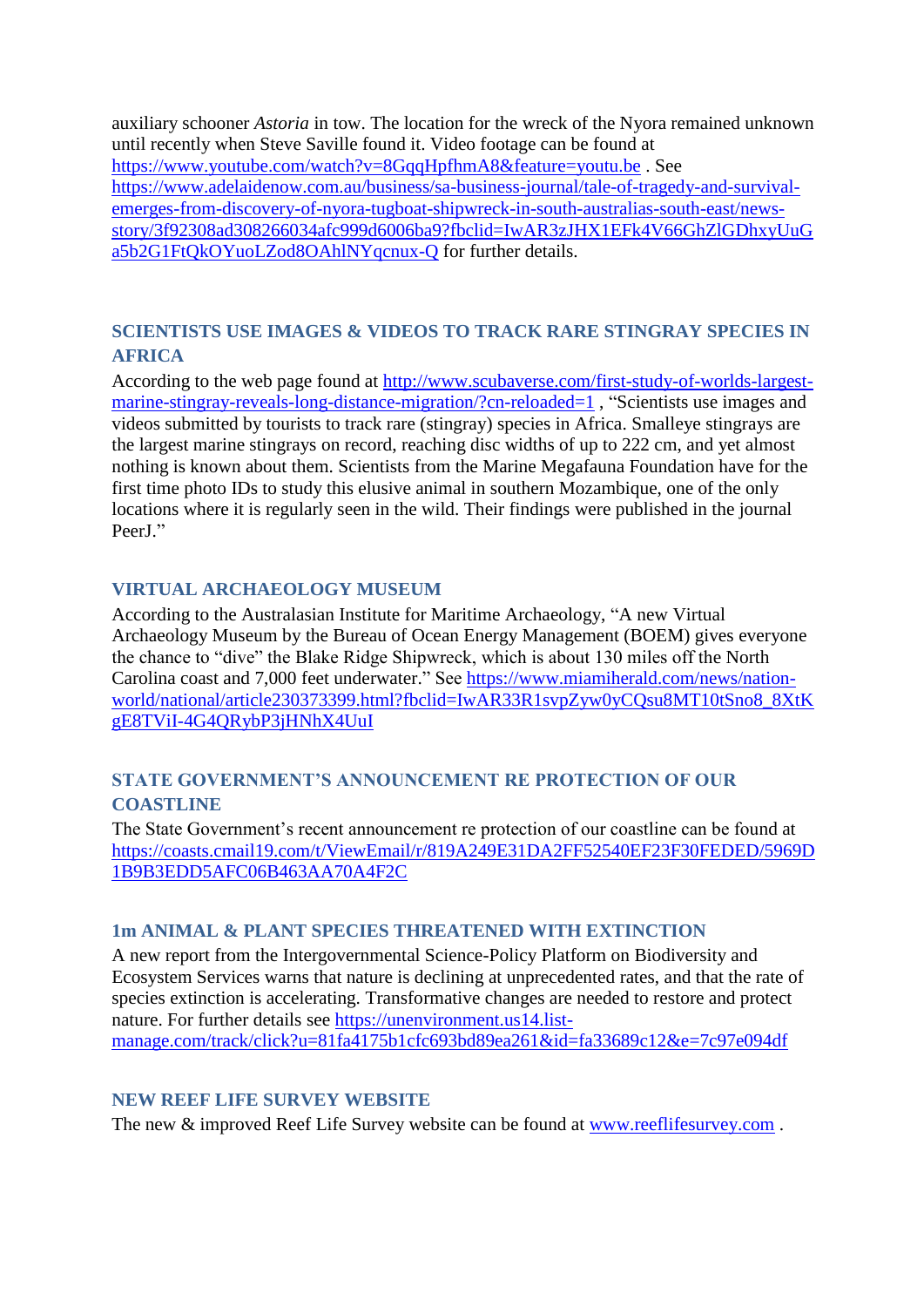### <span id="page-3-0"></span>**FORTHCOMING THAI CAVE RESCUE BOOK**

"Against All Odds" by Craig Challen, Richard Harris is due out on 5th November as an ebook, a paperback book and an audio download. Visit [https://www.penguin.com.au/books/against-all-odds-](https://www.penguin.com.au/books/against-all-odds-9781760890957?fbclid=IwAR1F56x5wFi3HtXuMxnqNkqTMFAxdxFMYx1LbgQPJcDGjUa2vAbiwmbmkM0&utm_expid=.JC69wDioR_Kc4RimyKASfg.0&utm_referrer=https%3A%2F%2Fwww.facebook.com%2F)

[9781760890957?fbclid=IwAR1F56x5wFi3HtXuMxnqNkqTMFAxdxFMYx1LbgQPJcDGjU](https://www.penguin.com.au/books/against-all-odds-9781760890957?fbclid=IwAR1F56x5wFi3HtXuMxnqNkqTMFAxdxFMYx1LbgQPJcDGjUa2vAbiwmbmkM0&utm_expid=.JC69wDioR_Kc4RimyKASfg.0&utm_referrer=https%3A%2F%2Fwww.facebook.com%2F) [a2vAbiwmbmkM0&utm\\_expid=.JC69wDioR\\_Kc4RimyKASfg.0&utm\\_referrer=https%3A](https://www.penguin.com.au/books/against-all-odds-9781760890957?fbclid=IwAR1F56x5wFi3HtXuMxnqNkqTMFAxdxFMYx1LbgQPJcDGjUa2vAbiwmbmkM0&utm_expid=.JC69wDioR_Kc4RimyKASfg.0&utm_referrer=https%3A%2F%2Fwww.facebook.com%2F) [%2F%2Fwww.facebook.com%2F](https://www.penguin.com.au/books/against-all-odds-9781760890957?fbclid=IwAR1F56x5wFi3HtXuMxnqNkqTMFAxdxFMYx1LbgQPJcDGjUa2vAbiwmbmkM0&utm_expid=.JC69wDioR_Kc4RimyKASfg.0&utm_referrer=https%3A%2F%2Fwww.facebook.com%2F)

#### <span id="page-3-1"></span>**HOW TO FARM CORAL AND SWIM WITH SHARKS AND RAYS**

Channel 10's The Living Room's Dr Chris Brown often heads underwater to bring the underwater world to the show's audience. The most recent Friday night show featured Chris learning how to farm coral and swim with sharks and rays. The show can be seen at <https://10play.com.au/the-living-room/episodes/season-8/episode-14/tpv190628wvgrj> . Details about farming coral can be found at [www.coralgardeners.org](http://www.coralgardeners.org/) .

### <span id="page-3-3"></span><span id="page-3-2"></span>**FORTHCOMING EVENTS**

#### **AMSA 2019 CONFERENCE**

The AMSA 2019 conference is being held in Fremantle, WA from 7-11<sup>th</sup> July. This year's theme for the conference is "Marine Science for a Blue Economy". More information on the conference can be found at<http://amsa19.amsa.asn.au/> .

#### <span id="page-3-4"></span>**AIDE 2019**

The Australia International Dive Expo is being held at the Exhibition Convention Centre (level 1, Hall 3) in Sydney from  $1<sup>st</sup>$  to  $5<sup>th</sup>$  August 2019. Visit www.australiadive expo.com or see pages 58-59 of the July issue of Dive Log for more details.

#### <span id="page-3-5"></span>**NATIONAL SCIENCE WEEK 2019**

This year's National Science Week is being held from 10th – 18th August – see [www.scienceweek.net.au](http://www.scienceweek.net.au/) .

#### <span id="page-3-6"></span>**ROYAL ADELAIDE SHOW 2019**

This year's Royal Adelaide Show is being held from 30 August - 8 September. See <https://theshow.com.au/> for more details.

#### <span id="page-3-7"></span>**AWARE WEEK**

AWARE Week is being held from 14<sup>th</sup> - 22nd September 2019. This year's theme is "Building Bridges".

#### <span id="page-3-8"></span>**2019 WORLD WHALE CONFERENCE AND WHALE HERITAGE SITES SUMMIT**

The 2019 World Whale Conference and Whale Heritage Sites Summit are both being held in Hervey Bay, Queensland in October (2019). The World Whale Conference is being held from